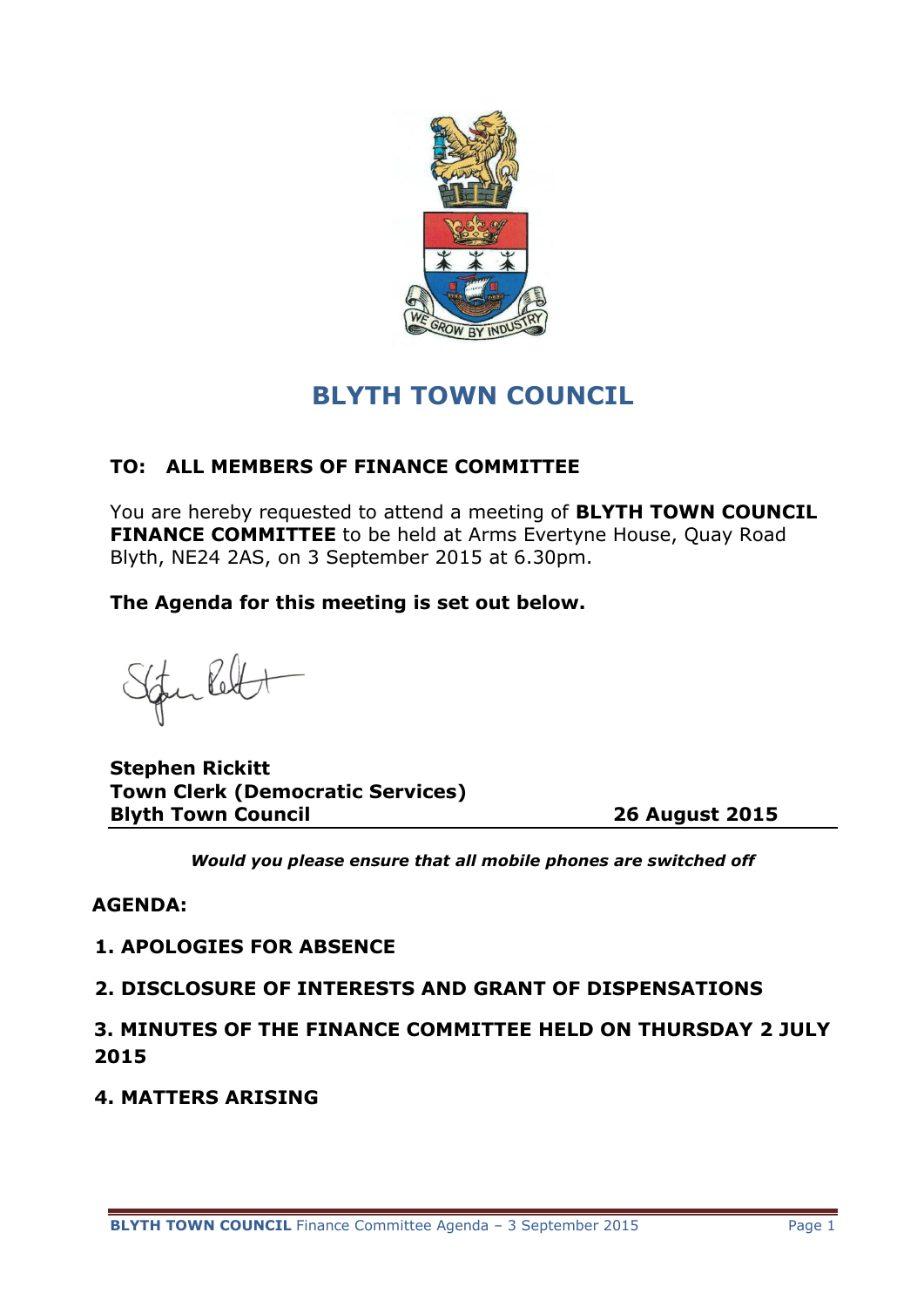## **5. MATTERS ARISING FROM THE EXTERNAL AUDIT OF THE 2014/2015 ACCOUNTS**

 At the time of preparation of the agenda, the report from the external auditor is still awaited. It will be circulated to all Town Councillors on receipt.

## **6. ACCOUNTS 2015/2016**

(To also be displayed on projector during Meeting)

- Cashbook
- Petty Cash
- Investment Accounts
- **•** Bank Reconciliations
- Actuals against Budget
- Budget Sheets
- Trade Union Facility Time Sheet

## **7. OUTTURN FORECAST FOR 31 MARCH 2016**

The attached report gives an estimate of the anticipated carry-forward on 31 March 2016. The Committee are asked to recommend a target level of reserves and the allocations of the surplus to expenditure budgets.

#### **8. PENSIONS**

The Committee may wish to comment on the attached report before it is considered by the Town Council.

## **9. IT UPDATE**

The Communications and Committees Officer is to provide an update regarding the IT arrangements for the Council (Please see attached reports from the Officer and subsequent report from IT Co-ordinator). This item is also to include analytics and comparison between Website and Social Media platforms.

## **10. GRANT TO THE CREDIT UNION**

The Council gave a grant of **£7000** In 2014/2015 and the Committee may recall the recent presentation.

The Committee is asked whether it wishes to give a grant in the current year.